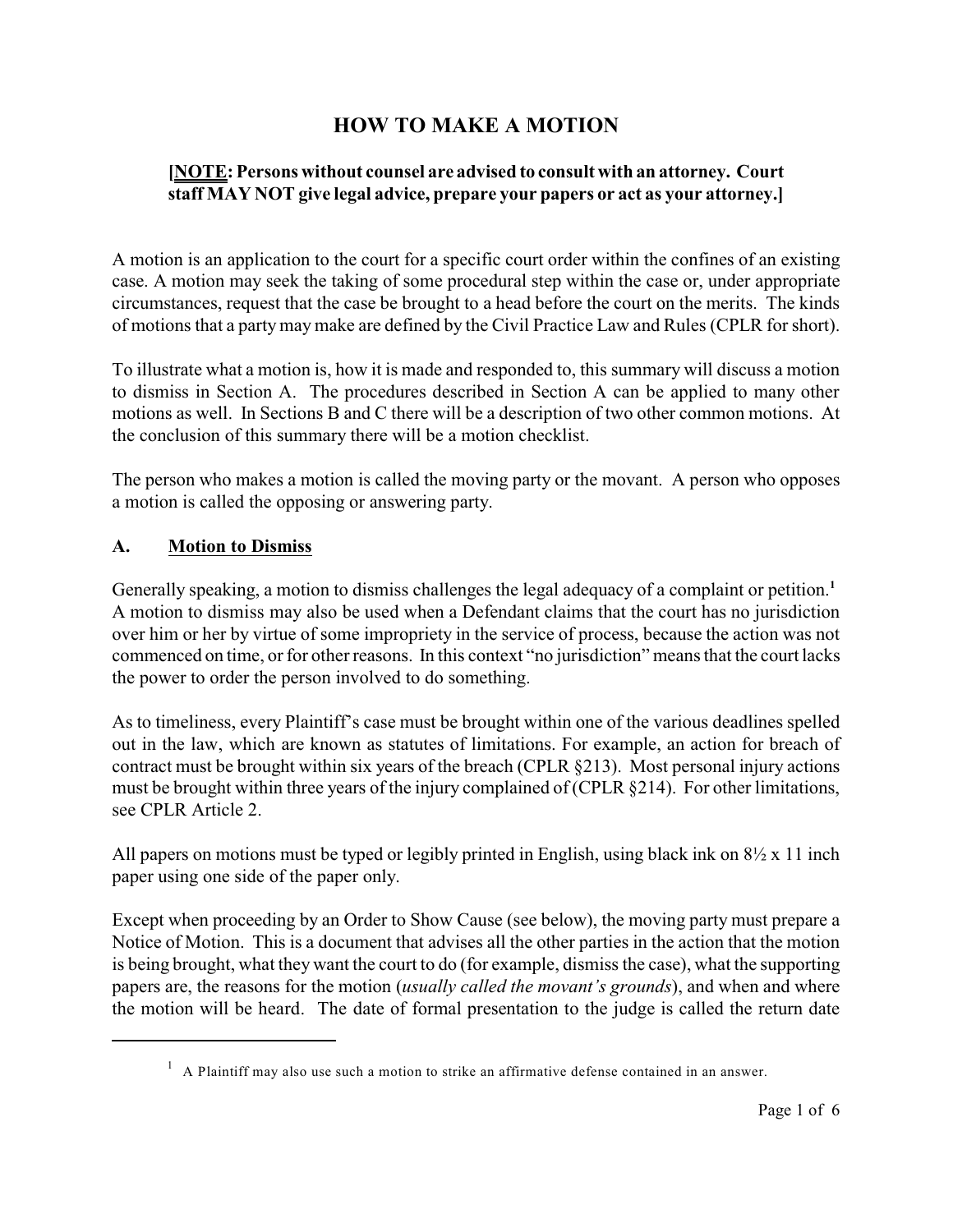#### (CPLR §2214[a]).

The moving partymust submit with the notice of motion an affidavit, a written statement made under oath and sworn to before a notary public, or other proof that explains the nature of the motion and the reasons therefor and which has attached copies of all papers necessary to understand the motion. For example, if it is contended that the action was not timely commenced, the affidavit must state the facts that show this. To present argument about a point of law, the moving party may submit a separate document called a memorandum of law (*brief*). Legal argumentation and citations to cases and/or statutes (*laws*) should be contained only in the memorandum of law, not in affidavits or exhibits, which should be limited to factual statements and documentary evidence.

The CPLR sets forth deadlines for the service of papers on motions. There are three things to keep in mind. First, there are the basic deadlines set forth; therefore the moving party should choose a return date so that he or she will comply with those deadlines. Second, in most circumstances when papers are mailed rather than personally served, the rules add five additional days to the deadline for a response to allow for receipt of the papers. Third, the moving party may obtain additional time to prepare and serve a reply. That is, if the moving papers are served at a set time in advance and the notice of motion contains a demand in accordance with CPLR  $\S2214(b)^2$ , then the movant is allowed additional time to review the answering papers and may submit a reply in response to those papers. The following is a summary of the deadlines:

#### Standard Time

Moving papers - must be served by hand (*personal service*) at least 8 days before the return date or by mail 13 days  $(8 + 5)$  before the return date.

Answering papers - must be served (by hand or mail) 2 days before the return date.

Reply papers - not provided for.

#### Additional Time - Papers in accordance with CPLR §2214(b)

Moving papers - must be served by hand at least 12 days before the return date or by mail 17 days  $(12 + 5)$  before the return date and the notice of motion must contain the 2214(b) demand.

Answer papers - must be served (by hand or mail) at least 7 days before the return date.

Reply papers - must be served (by hand or mail) at least 1 day before the return date.

<sup>&</sup>lt;sup>2</sup> The demand should state the following: "Please take further notice that you are hereby required to serve copies of your answering papers on the undersigned no later than the seventh day prior to the return date set above."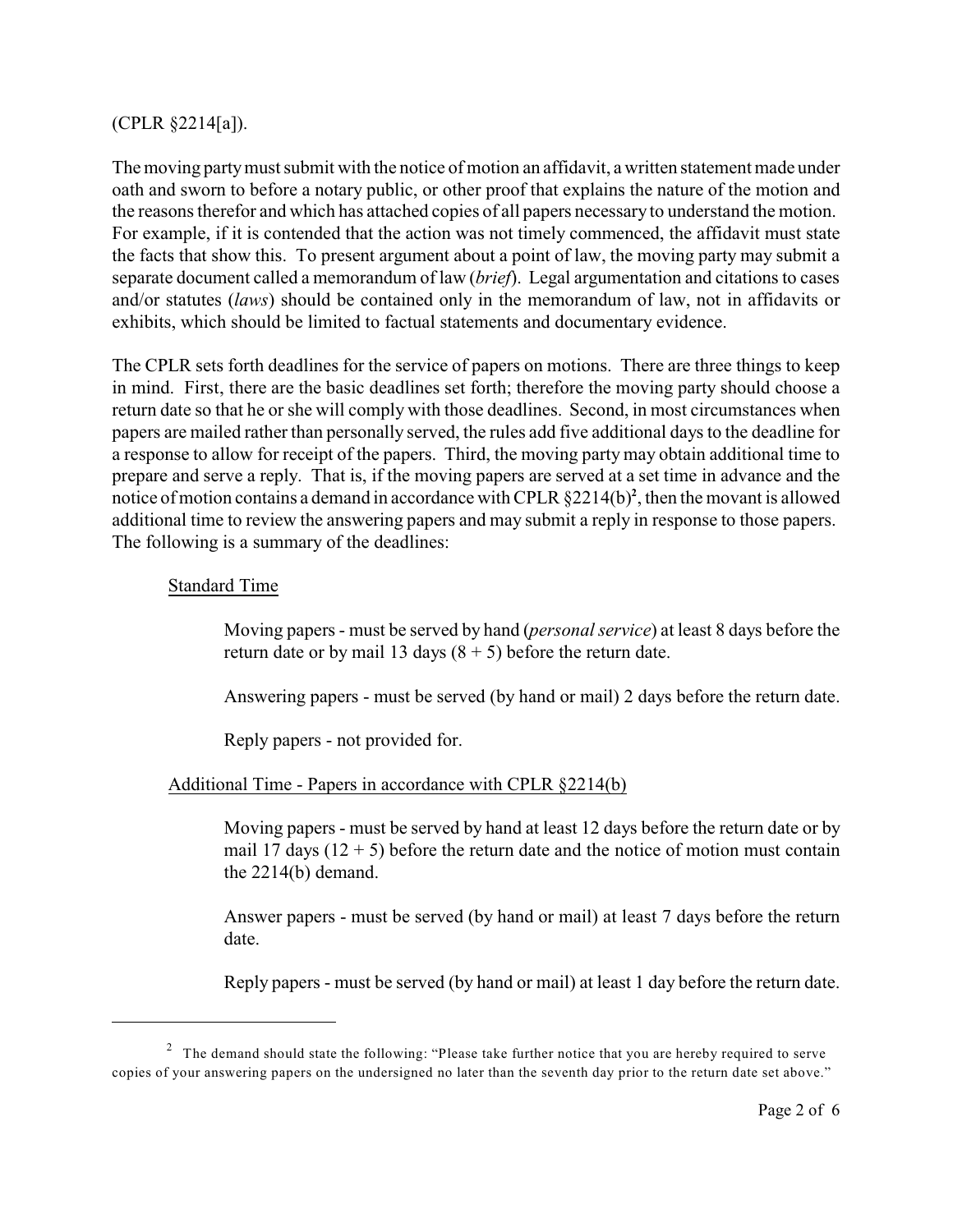No other papers, such as a response to reply papers, are permitted by the CPLR on a motion. **3** Attorneys and self-represented litigants are free to, and are encouraged to, consult with each other and agree in writing on a schedule that suits the needs of all, which may be different from the times listed above. A Defendant needs to be careful that he or she does not inadvertently waive any defense depending upon how he or she makes a motion or otherwise responds to the complaint (CPLR §3211[e]).

A timely motion to dismiss pursuant to CPLR §3211(a) extends the Defendant's time to serve the answer until 10 days after an order issued by the court has been entered and notice of entry has been provided. Entry means that the court's order on the motion has been signed and filed with the County Clerk.

All motion papers must be served by mail or by hand upon all parties who have not defaulted in appearing (*all parties except those whose time to answer has already expired and are now in default*), even if the motion does not seek relief against some of them. An affidavit of service must be prepared; one original should be retained by the moving party and a duplicate original should be attached to the papers submitted to the court so that the court can be certain that timely notice was given to all parties to the case.

Before a motion can be filed, the movant must pay a filing fee of \$45.00. If the case has never come to court before, the movant will also need to pay \$95.00 to file a Request for Judicial Intervention (RJI for short) in order to get a Justice assigned to the case. Both the motion fee and RJI fee (if required) are paid to the County Clerk's Office.

The original moving papers must be filed with the Court Clerk's Office at least five business days prior to the return date so that the motion may be put into the court's computer system and placed on the calendar. In the first instance, the place where the motion will be returnable is the assigned Justice's courtroom. Oral (*spoken*) argument may take place there, but usually oral argument takes place only when, where and if the assigned Justice directs. This is so for all motions brought in our court by notice of motion. The parties may agree to adjourn motions (within limits) and with the court's permission so as to accommodate their schedules. Answering and reply papers are to be served upon all parties to the case within the applicable deadlines. The original answering and reply papers, with proof attached that the papers were served on all parties, must be delivered to the courtroom at the call of the calendar on the return date.

A word of caution on return dates. Sometimes the assigned Justice and/or the Court Clerk's Office will direct or require a change in the return date. Accordingly, a few days after you submit your notice of motion you must check with the Court Clerk's Office to see if this has happened. You can do this by calling the Court Clerk's Office, making sure to have the Index Number ready.

 $3$  However, the CPLR does provide that when a motion is made, another party may make a motion of his or her own in response, known as a cross-motion (CPLR §2215).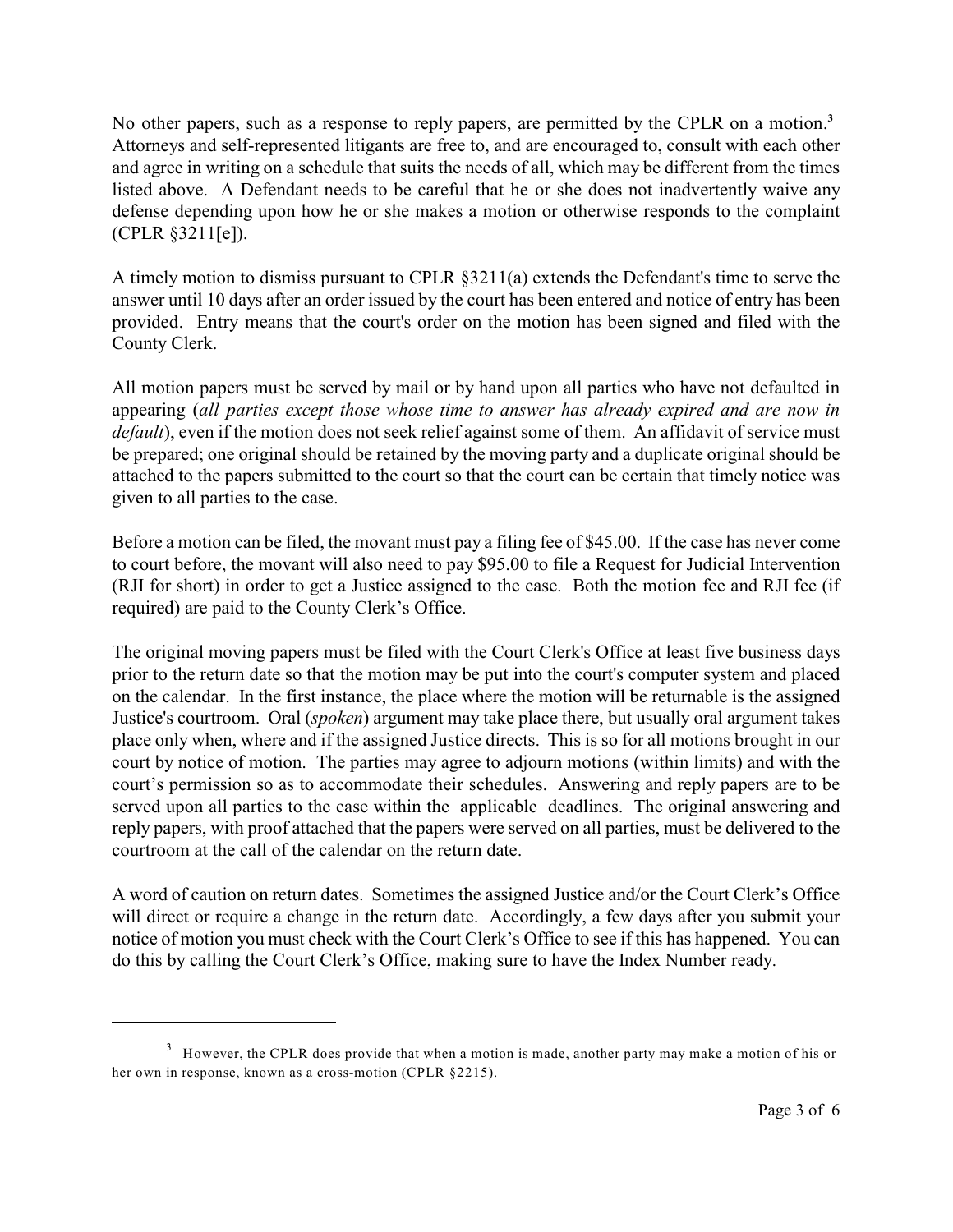Once the motion is marked submitted, it is either sent to the Justice assigned to the case for decision on the papers or scheduled for oral argument in front of that Justice. This depends upon the procedures adopted by the Justice in question.

Another way to make a motion is by Order to Show Cause. An order to show cause is a request for relief by motion, but, unlike a notice of motion, it is presented to a judge and signed by him or her before it is served on the other parties in the case. It requires the other parties to appear on a certain date and time (*return date*), at a certain place and to state reasons why the movant should not receive the relief asked for in the order to show cause.

This should be used when there is urgency to the matter or when the movant seeks a stay, often called a Temporary Restraining Order (TRO for short) of some sort from the court. In other words, to temporarily prevent something from happening such as stopping a bank from freezing the Defendant's bank account.

If you are seeking a stay against a public officer, board or municipal corporation (for example, Department of Social Services; City of New York) and want a TRO, you must give the public officer, board or municipal corporation advance notice of this. You must also do an affidavit in support of the TRO, sworn to before a notary public, stating whom you notified and when you spoke to them.

Any party who wants to proceed by order to show cause must prepare a proposed order to show cause and submit it to the court. The return date should be left blank since that will be filled in by the Justice who signs it. Attached to the order should be the affidavit in support and any necessary attachments to the affidavit (for example, copy of the complaint). If there is a memorandum of law, it should be submitted at this time as well. When the papers are ready, they must be submitted to the Court Clerk's Office who will review the papers for form.

If emergencyreliefis requested, the movant must also submit an emergencyaffidavit which explains both the nature of the relief sought and why immediate relief is needed. For example, a movant is seeking an order to prevent a former spouse from taking a child/children to another country and states that the former spouse has advised that he or she has plane tickets to leave the country that night and says the movant will neversee his or her child/children again. The papers will be delivered to the Justice and, if found satisfactory, signed by him/her. The Justice will fill in the return date and will specify when and how the papers should be served on all other parties.

If immediate emergency relief is not required, the papers are simply left with the Court Clerk's Office staff. After the papers are reviewed, they will either be marked to be returned to you for correction, or sent to the assigned Justice for signature. You can check the status of your order to show cause by calling the Court Clerk's Office. You need to wait at least 48 hours after submission before calling. If your papers need corrections, you should return to the Court Clerk's Office to pick them up and correct them as needed for resubmission. If your papers are correct as to form, they will be forwarded to the assigned Justice's Chambers for signature. If the Justice finds them satisfactory, he or she will sign them, fill in the return date and specify when and how the papers are to be served.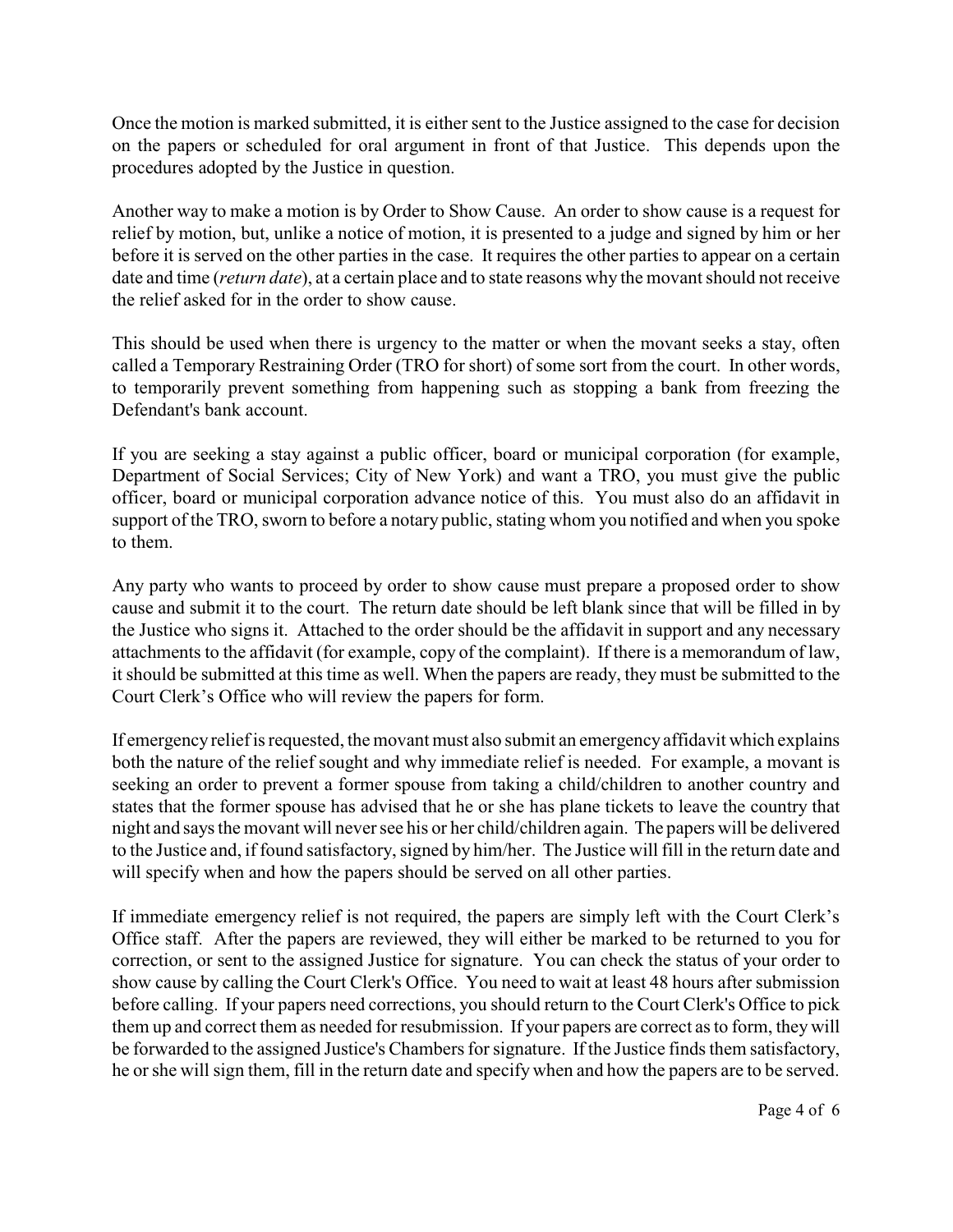When the order has been signed, the movant must "conform a copy," that is, reproduce on a copy of the papers with each and every marking made thereon by the Justice. This copy must then be photocopied and served upon the attorneys for all parties to the case in the manner and within the deadline set by the Justice.

After service is made, the movant must see to it that an affidavit of service is prepared. The original must be presented to the court on the return date. The case will be called in the assigned Justice's courtroom. The movant must be present at that time especially if the court granted the stay (TRO) until the hearing date of the motion and the movant wants to continue it until the motion is decided. Movants must ask for this when the order to show cause is called before the court at calendar call. If the other parties don't submit opposing papers and don't appear on the return date, the court may take action on the order to show cause provided that it is satisfied from the affidavit of service that the other parties were properly served with the order to show cause and supporting papers.

The other parties may submit papers in opposition to the motion, usually in the form of opposing affidavits and exhibits. Ordinarily this will be done within the time specified by the Justice when the order to show cause is signed. Opposition papers must also be properly served on the original moving party as well as all other parties to the case.

### **B. Motion for Summary Judgment**

A motion for summary judgment attempts to bring to a head the merits of the case or a part thereof on the basis of the pleadings (complaint and answer in most cases), together with affidavits and exhibits without the necessity of a trial. The movant of such a motion (Plaintiff or Defendant) asserts, in effect, that there is not a real dispute about any relevant fact(s) that would require a trial, and the facts show that the moving party is entitled to a judgment in his or her favor as a matter of law. This motion can only be made after an answer has been served (CPLR §3212[a]). If the motion is made before the opposing party has had a chance to request or to obtain discovery about relevant issues, they may oppose the motion on the ground that it's premature and the court might deny the motion with leave to renew after discovery or hold the motion in abeyance, that is, withhold a decision for the time being (CPLR §3212[f]).

In support of the motion, the movant must submit at least one affidavit, a copy of all pleadings, and any other available proof, such as depositions and written admissions. The affidavit must be made by a person with knowledge of the facts and must set forth all relevant facts (CPLR §3212[b]). The aim of the moving papers on a motion for summary judgment is to show that there are no material facts in dispute and that the facts require judgment in favor of the moving party as a matter of law.

The opposing party on a motion for summary judgment is not required to show that he or she is entitled to judgment as a matter of law. It's enough if the opposing party shows that one or more questions of material fact require a trial before the moving party could win. In that event, the motion must be denied and the case must proceed to trial. On a motion for summary judgment, the job of the court is to determine whether there are factual issues that require a trial, not to decide those issues. The opposing party may not state part of his or her proof and hold back other parts for